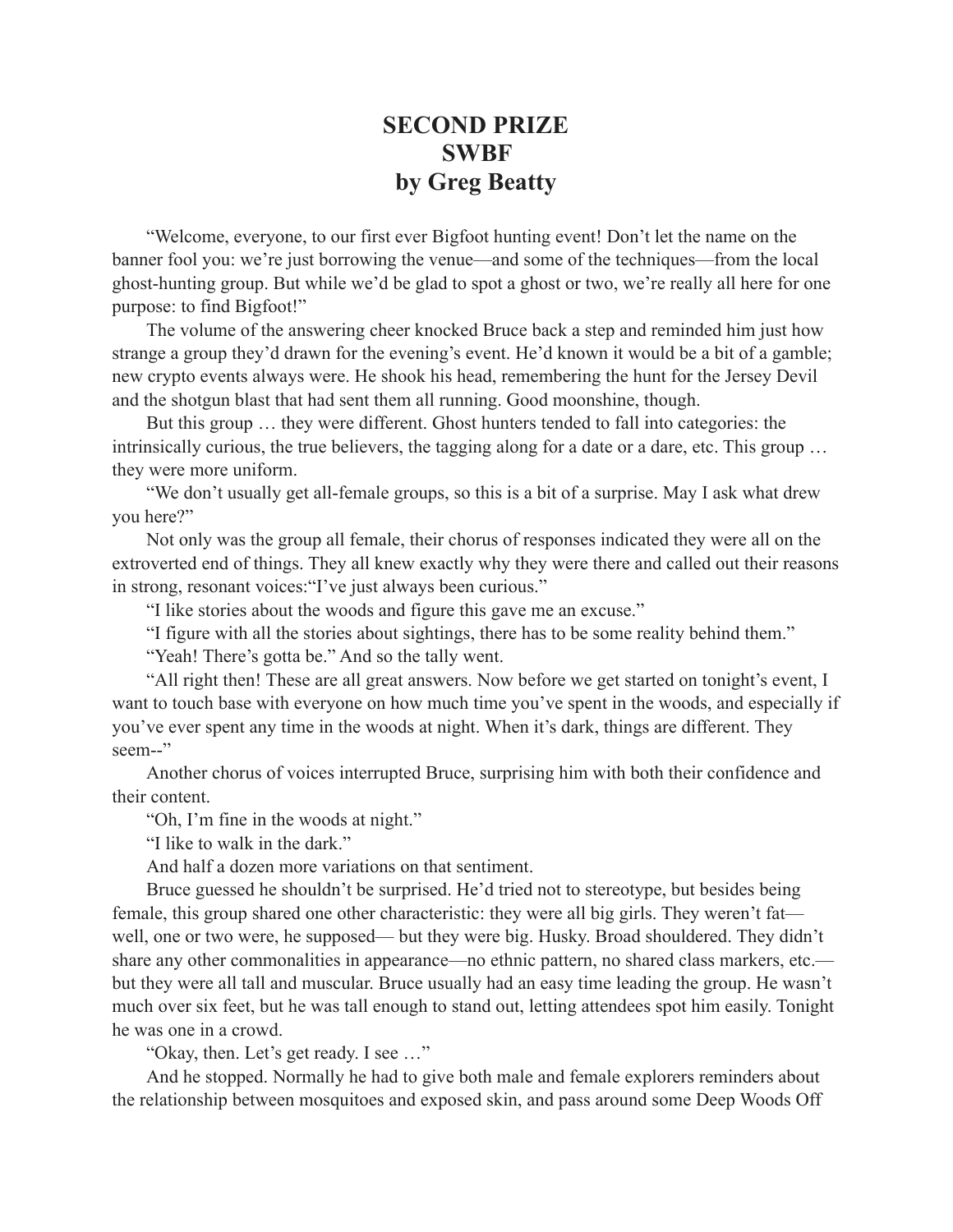or some more eco-friendly alternative. This was the best-dressed group he'd ever seen, at least as far as bugs went. In fact, the group was oddly methodical. Literally every woman here was wearing long sleeves and a high neckline. They all had on either pants (the majority) or anklelength skirts. If they had been more color-coordinated, Bruce would have thought they were part of some team or organization, but stylistically, they were all over the map.

"I see you're all ready to go," Bruce said, recovering as smoothly as he could. He gestured them forward, and everyone broke into motion. They moved well through the tall grass, confirming their claims about time spent in the wild. To a woman, they ducked readily under branches, recovered balance when they stepped on moss-covered rocks, and in general seemed like woodcraft professionals. *Let's see how they are in other areas,* Bruce thought.

"Later on we'll want to be quiet so we don't spook them, but for now we can talk freely. Let's share a bit. What do you all know about Bigfoot?"

"They've been spotted all across the America."

"The sightings have always been brief."

"They're easy to spook."

"Wasn't Utah the last sighting?"

"No, New York was more recent."

"They're tall."

"Like, seven feet tall."

"I heard eight."

"Didn't one report say ten?"

As answer piled on answer, the group surged forward. They weren't following Bruce anymore. Some were leading him. He picked up the pace, puffing a bit.

"Ten! You wish!"

"I do!"

There was laughter at that, and more answers. They came faster now, descriptions piling on top of one another, until Bruce could barely keep track—or keep up.

"Hairy!"

"Muscular!"

"Strong arms, hanging at their sides."

"Single."

 *What?*

"Lonely."

"Powerful. "

"Want to have kids but still live a wild life."

"Passionate!"

"Romantic!"

Three or four sighs moved through the night in wordless agreement.

*Um, again, what?*

As the last of the group surged past Bruce, leaving him trailing for the first time in his woods-exploring life, her jeans snagged on a thornbush. The hem of her left pantleg tore, revealing a leg that hadn't been shaved recently.